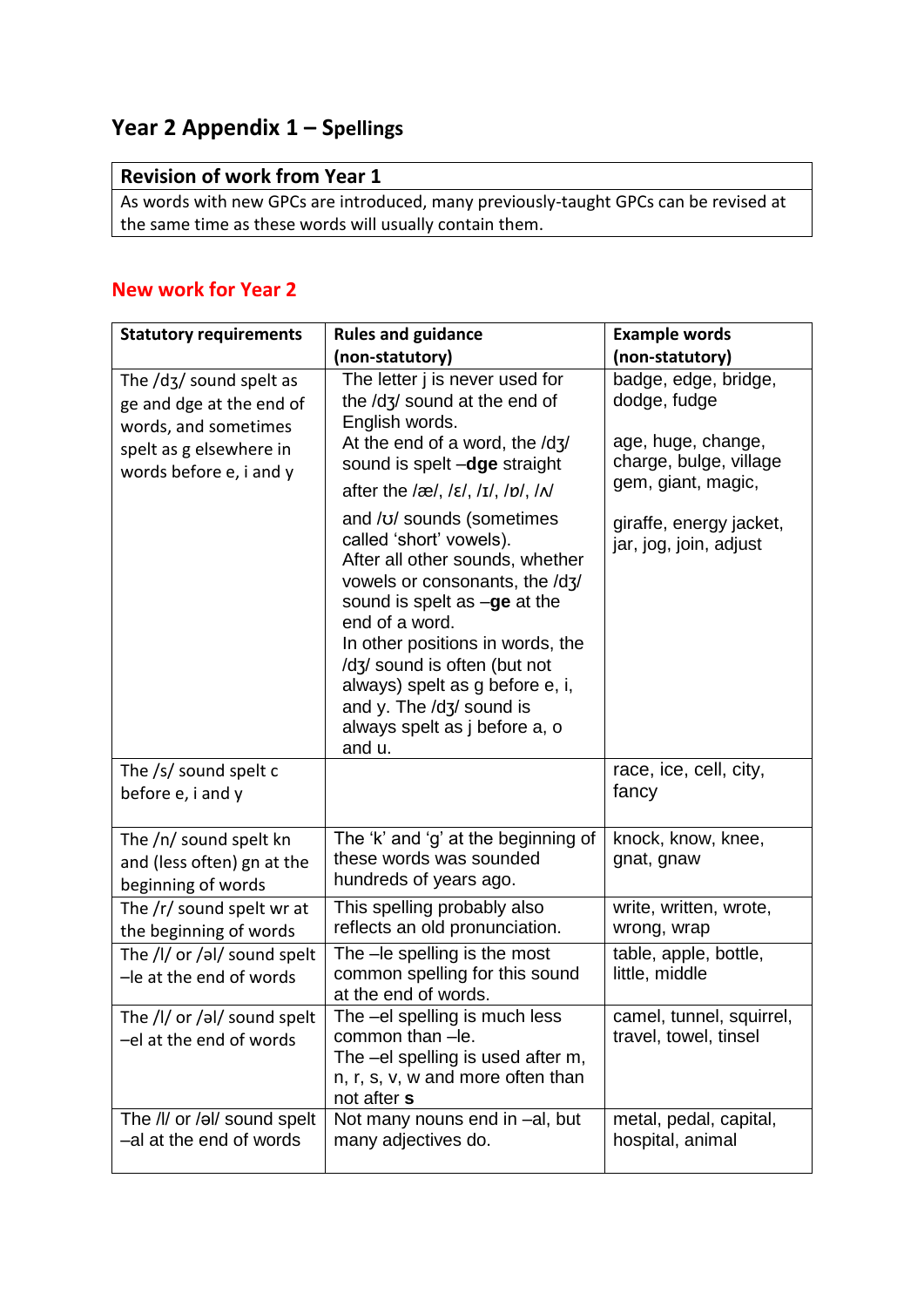| Words ending-il                                                                                                                                     | There are not many of these<br>words.                                                                                                                                                                                                                                             | pencil, fossil, nostril                                                                                                                    |
|-----------------------------------------------------------------------------------------------------------------------------------------------------|-----------------------------------------------------------------------------------------------------------------------------------------------------------------------------------------------------------------------------------------------------------------------------------|--------------------------------------------------------------------------------------------------------------------------------------------|
| The /aɪ/ sound spelt $-y$ at<br>the end of words                                                                                                    | This is by far the most common<br>spelling for this sound at the end<br>of words.                                                                                                                                                                                                 | cry, fly, dry, try, reply,<br>July                                                                                                         |
| Adding -es to nouns and<br>verbs ending in $-y$                                                                                                     | The y is changed to i before -es<br>is added.                                                                                                                                                                                                                                     | flies, tries, replies,<br>copies, babies, carries                                                                                          |
| Adding -ed, -ing, -er and<br>-est to a root word<br>ending in $-y$ with a<br>consonant before it                                                    | The y is changed to i before –ed,<br>-er and -est are added, but not<br>before -ing as this would result<br>in ii. The only ordinary words<br>with ii are skiing and taxiing.                                                                                                     | copied, copier, happier,<br>happiest, cried, replied<br>but copying, crying,<br>replying                                                   |
| Adding the endings -ing,<br>$-e$ d, $-e$ r, $-e$ st and $-y$ to<br>words ending in -e with a<br>consonant before it                                 | The -e at the end of the root<br>word is dropped before $-$ ing, $-$<br>ed, $-er$ , $-est$ , $-y$ or any other<br>suffix beginning with a vowel<br>letter is added. Exception:<br>being.                                                                                          | hiking, hiked, hiker,<br>nicer, nicest, shiny                                                                                              |
| Adding $-$ ing, $-$ ed, $-$ er, $-$<br>est and -y to words of<br>one syllable ending in a<br>single consonant letter<br>after a single vowel letter | The last consonant letter of the<br>root word is doubled to keep the<br>$\sqrt{\alpha}$ , $\sqrt{\epsilon}$ , $\sqrt{I}$ , $\sqrt{D}$ and $\sqrt{N}$ sound (i.e.<br>to keep the vowel 'short').<br>Exception: The letter 'x' is never<br>doubled: mixing, mixed, boxer,<br>sixes. | patting, patted,<br>humming, hummed,<br>dropping, dropped,<br>sadder, saddest, fatter,<br>fattest, runner, runny                           |
| The $/$ 3: $/$ sound spelt a<br>before I and II                                                                                                     | The $\overline{I}$ :/ sound ('or') is usually<br>spelt as a before I and II.                                                                                                                                                                                                      | all, ball, call, walk, talk,<br>always                                                                                                     |
| The $/\sqrt{N}$ sound spelt o                                                                                                                       |                                                                                                                                                                                                                                                                                   | other, mother, brother,<br>nothing, Monday                                                                                                 |
| The /i:/ sound spelt -ey                                                                                                                            | The plural of these words is<br>formed by the addition of $-s$<br>(donkeys, monkeys, etc.).                                                                                                                                                                                       | key, donkey, monkey,<br>chimney, valley                                                                                                    |
| The /p/ sound spelt a<br>after w and qu                                                                                                             | a is the most common spelling<br>for the <i>IpI</i> ('hot') sound after w<br>and <b>qu</b> .                                                                                                                                                                                      | want, watch, wander,<br>quantity, squash                                                                                                   |
| The $/3$ :/<br>sound spelt or after w                                                                                                               | There are not many of these<br>words.                                                                                                                                                                                                                                             | word, work, worm,<br>world, worth                                                                                                          |
| The<br>sound spelt ar after w /o:/                                                                                                                  | There are not many of these words.                                                                                                                                                                                                                                                | War, warm, towards                                                                                                                         |
| The $/3/$ sound spelt s                                                                                                                             |                                                                                                                                                                                                                                                                                   | television, treasure,<br>usual                                                                                                             |
| The suffixes $-$ ment, $-$<br>ness, -ful, -less and -ly                                                                                             | If a suffix starts with a consonant<br>letter, it is added straight on to<br>most root words without any<br>change to the last letter of those<br>words.<br>Exceptions:                                                                                                           | enjoyment, sadness,<br>careful, playful,<br>hopeless, plainness<br>(plain + ness), badly<br>merriment, happiness,<br>plentiful, penniless, |